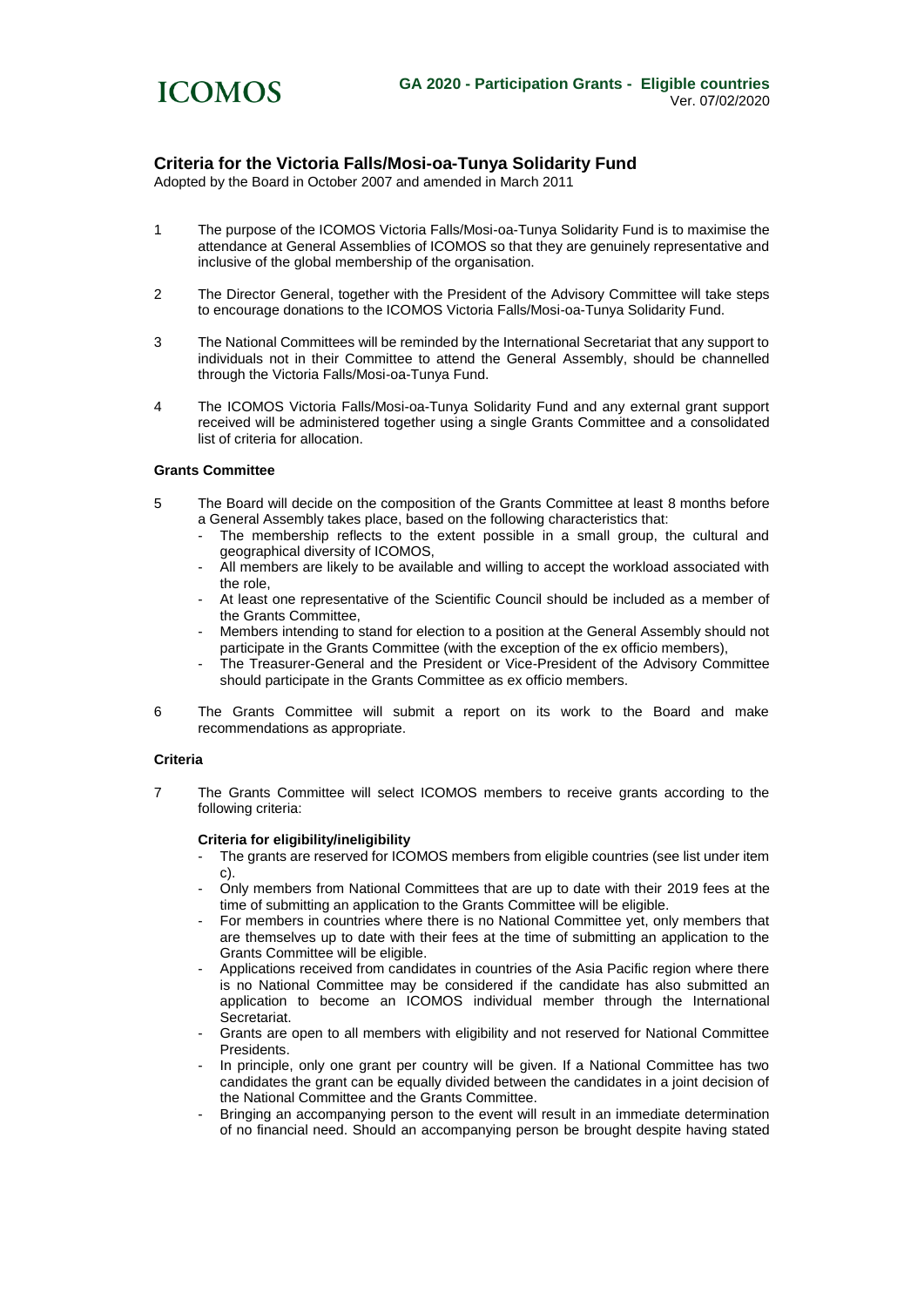

otherwise in the questionnaire, all funds will have to be refunded to the ICOMOS International Secretariat.

## **Candidates need to demonstrate**

- Personal financial need,
- Clear understanding of benefits foreseen of attending the General Assembly,
- Personal involvement in ICOMOS National Committee, International Scientific Committee, Working Group or other ICOMOS activity,
- Their commitment to obtain a visa in time, should a visa be required,
- That all other parts of the cost of their participation are covered by themselves or by additional funding.

#### **Preference will be given to**

- Applicants who have not previously been supported to attend a General Assembly,
- Applicants from new or presently emerging National Committees,
- Applicants giving papers at the Scientific Symposium,
- The sole representative of a National Committee accredited to vote,
- Emerging Professionals,
- Applicants who are the representative of their National Committee in one of ICOMOS' International Scientific Committees,
- Applicants from active National Committees (based on their Annual Report and fulfilment of the Dubrovnik-Valetta Principles, as well as on the record of attendance by the National Committee to previous General Assemblies and Symposia),
- Applicants from Indigenous communities,
- Applicants from countries with restricted official availability of foreign currency to travel abroad.

The ICOMOS Board has decided to place a focus of the grants onto Emerging Professionals for a significant portion of the travel grants. A preference for Emerging Professionals will be applied in the selection of candidates for travel/attendance support for the 20<sup>th</sup> General Assembly in Sydney, Australia in October 2020.

### **Selection process**

- 8 Each application received will be verified for completeness by the International Secretariat; the Grants Committee will consider only applications that are complete.
- 9 Applicants will be requested to present a budget for their participation at the General Assembly indicating the amount that they can contribute and those they may perceive from other sources. All applicants are supposed to register in time to benefit from the "early bird registration fee". The calendar for the application and selection process will be set to allow for this.
- 10 In allocating amounts to applicants, the Grants Committee offers grants depending on the location and costs of attending the General Assembly and Scientific Symposium. The amounts of the grants will be proposed by the Director of the International Secretariat in consultation with the host Committee, based on the likely costs of participation in the General Assembly and Scientific Symposium.
- 11 All applicants will be informed of the Grants Committee's decisions according to the tentative schedule below. The Grants Committee's decisions are final.

8 months prior to the General Assembly Deadline for submission of applications

| 6 months     | Notification of first tier beneficiaries of a grant                                  |
|--------------|--------------------------------------------------------------------------------------|
| $5\%$ months | Deadline for accepting the grant – lack of reply<br>will result in loss of the grant |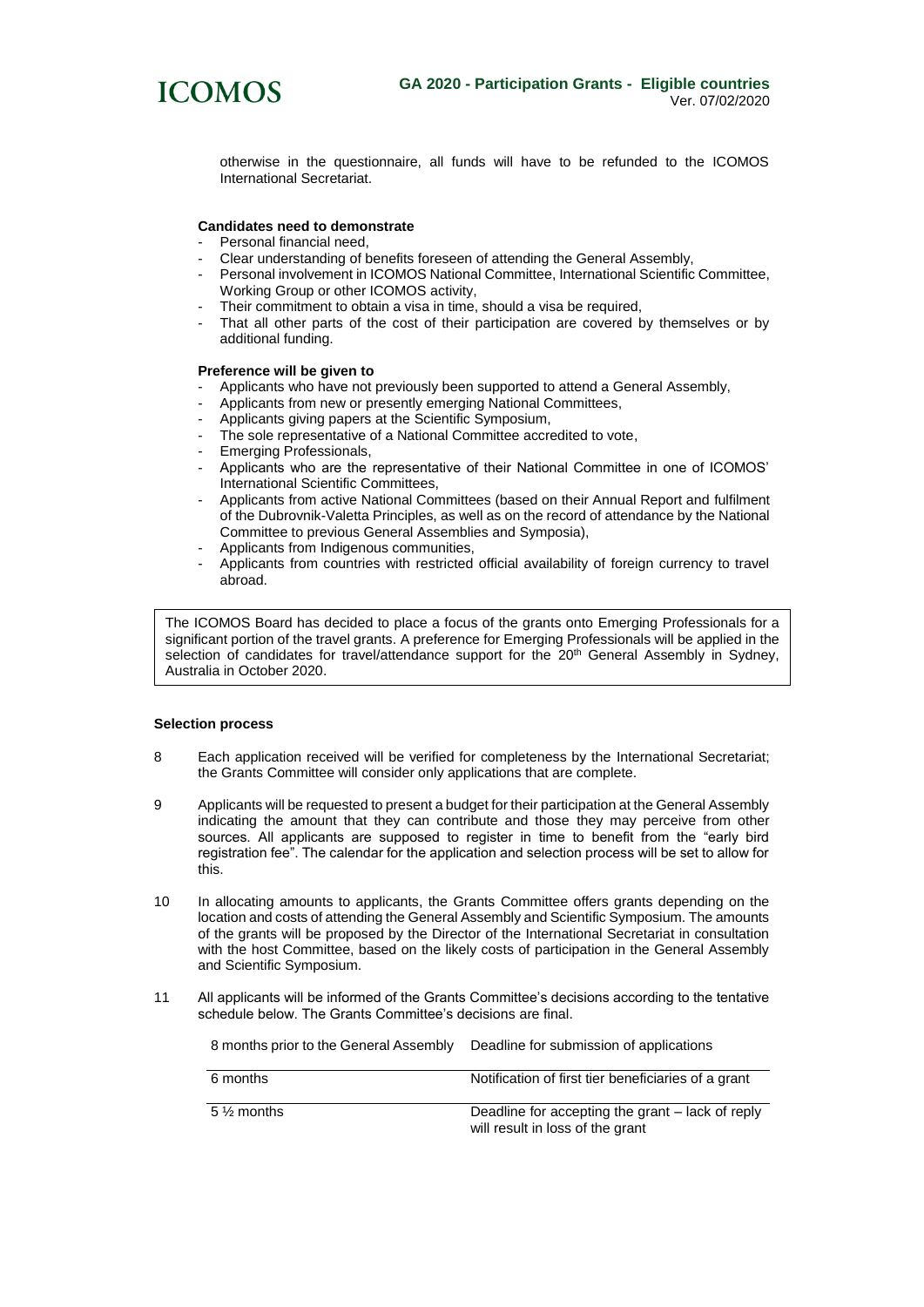

| 5 months | Notification of second tier beneficiaries of a<br>arant                              |
|----------|--------------------------------------------------------------------------------------|
| 4 months | Deadline for accepting the grant – lack of reply<br>will result in loss of the grant |
| 4 months | Deadline for "early bird" registration                                               |

- 12 Applicants selected to receive support but unable to accept it due to unforeseen circumstances must notify the International Secretariat at once so that those funds may be redirected to meet other applicants' needs.
- 13 Information contained in the applications as well as the financial support given to individuals will be treated as confidential.

**For 2020, candidates should send their application directly to the International Secretariat at [GA2020-TravelGrants@icomos.org](mailto:GA2020-TravelGrants@icomos.org) by 15 March 2020.**

**Eligible National Committees having paid their membership dues up to and including 2019 at 08/01/2020.** 

| Malaysia         |
|------------------|
| Mali             |
| <b>Mauritius</b> |
| Mexico           |
| Moldavia         |
| Mongolia         |
| Morocco          |
| Nepal            |
| Nigeria          |
| Pakistan         |
| Palestine        |
| Peru             |
| Philippines      |
| Romania          |
| Russia           |
| Senegal          |
| Serbia           |
| South Africa     |
| Thailand         |
| Tunisia          |
| Turkey           |
| Ukraine          |
| Venezuela        |
|                  |

\*\* Committees having partially paid their membership fees (remainder still due)